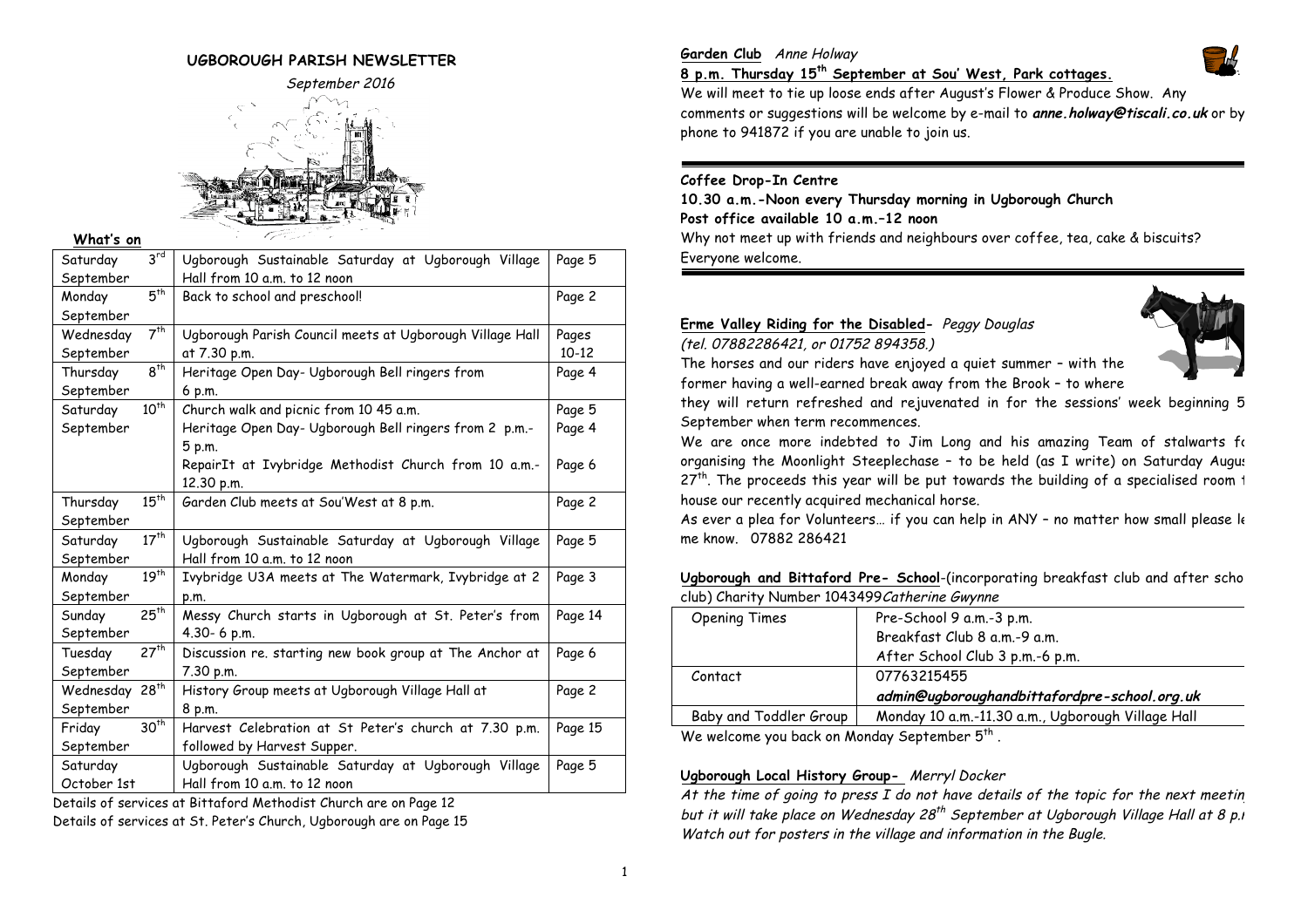A ground floor flat at Eden Cottages, Ivybridge will shortly become available and the Trustees invite applications from a professional person, aged 55 or over, who is in housing and financial need. Full details and application form are available from the Clerk to the Trustees, 6 Erme Park, Ermington, Ivybridge PL21 9LY. Closing date 12<sup>th</sup> September 2016

Please note that applications will not be considered from existing home owners or from established tenants of social housing

# **The Beacon Federation -** Executive Headteacher - Mrs. Jane Byrne Ugborough Primary School.

Stay safe and come back raring to go on Monday  $5<sup>th</sup>$  September. A big welcome to all our new children and we hope you soon feel 'at home'. Welcome back to all our existing children and we send best wishes to all those who have moved on to pastures new.

# **Ivybridge U3A** - Jean Sherrell

The September General Meeting of Ivybridge U3A will be held on Monday 19th September at the Watermark at 2 p.m.

Speaker Anida Rayfield "The King is Coming". Anida will talk about the visit of King George 111 and Queen Charlotte to Saltram House in 1789.

# **Ugborough Church Bell Restoration Fund**

Following on from our very successful Flower Festival, fund raising continued with the Ugfest BBQ and throughout Fair Week taking our total raised so far to £16,500, the lion's share of which has been the result of individual donations and fund raising too numerous to mention but all greatly appreciated.

Four of our team enjoyed a fact finding mission to Whitechapel Bell Foundry, estb. 1520 and hardly changed since, both educational and entertaining, a real trip down Diagon Alley (sorry if you're not a HP fan). Any one in London with a spare 90 minutes should put this on their itinerary.

Our next event will be **'An Auction of Promises'** with supper to be held on **Saturday October 29th at 7 p.m.** in the Village Hall. This promises to be a great evening so make an entry in your diary now.

Anyone with any skills, services, experiences, products etc. that they would like to donate for auction please contact Jacqueline Lugger **jaclugger@icloud.com** or 01752 892428 evenings. Early replies would be appreciated to enable compilation of catalogues etc.

This final push should put us in a good position to obtain the substantial grants required to achieve our target for the full bell restoration required to enable ringing to continue into future generations.

Thank you everyone, Ugborough Bell Ringers.

# **Heritage Open Days September 8th-11th**

This year the Ugborough Church Bell Ringers are taking part in 'Heritage Open Days', c initiative to open 40,000 heritage sites to visitors not normally freely accessible. For events in your area visit **heritageopendays.org.uk**

On **Thursday 8th September**, at 6 p.m. we will be ringing as part of a magnificent chorus of 500 ringing bands simultaneously sounding out across the country to launch the event. The bell chamber will be open to visitors to observe 'Devon Call Chanc Ringing' and if you fancy trying your hand at bell ringing, tuition will be available from 7 p.m.

On **Saturday 10th September 2 p.m.-5 p.m.** we will be holding escorted trips up the 16th century tower (Church bell ringing chamber; Clock chamber to view our 200+ year old clock; Bell chamber housing 8 bells dating from 1762; views from the tower roof  $\epsilon$ the village and the valley to Ermington).

Please visit www.heritageopendays.org.uk for accessibility and booking details a contact Anthony on 07836 624588 or **anthonylugger@me.comn**

#### **'Bell Appeal' - New Special Edition images of Ugborough**- Chris Weaving

Chris Weaving has climbed St. Peter's bell tower again to capture more scenic images of the village. Chris and Jenny Weaving are pleased to offer **four new views** which cover the area from the village square westwards and south around towards Donkey Lane ar the 'car park field'. These images are again available, to order, produced in the tw sizes of their handmade cards and as mounted prints or mounted and framed ready for hanging on a wall.

Ideally suited for that quick thank you note or a special message the cards give a unique view of the village. A mounted and framed enlargement could provide the perfect memory for someone who knows the village and who has moved away.

Should your original purchases of cards be running low, the images released previous are still available to order in all of the sizes and forms listed below.

Price: Mini Cards @ £1.15 each. Large Greetings Cards @ £2.00 each.

Mounted & signed enlargements:  $A4 \oplus E12.50$ ,  $16'' \times 12'' E18.00$ 

Mounted & framed signed enlargements: A4 @ £25.00, 16" x 12" £40.00

As previously, a donation to the Bell Appeal will be made from every sale and, to date we are please to announce we have raise over £100.00.

To order, please complete your requirements on an order form at our USS display table. Orders will be produced for collection at the following USS.

#### **Ugborough Fair-** Dot Southwood

If anyone has any Fair photos please could they be emailed to me so that I can keep  $t$ History Group albums up to date? mendip2@sky.com Thank you. (Congratulations to Shelley and the Fair Committee for another successful Fair- despite the unseason weather! Thank you also for the many and varied events in Fair week, especially to the Drama Group for their 2 very enjoyable evenings' entertainment).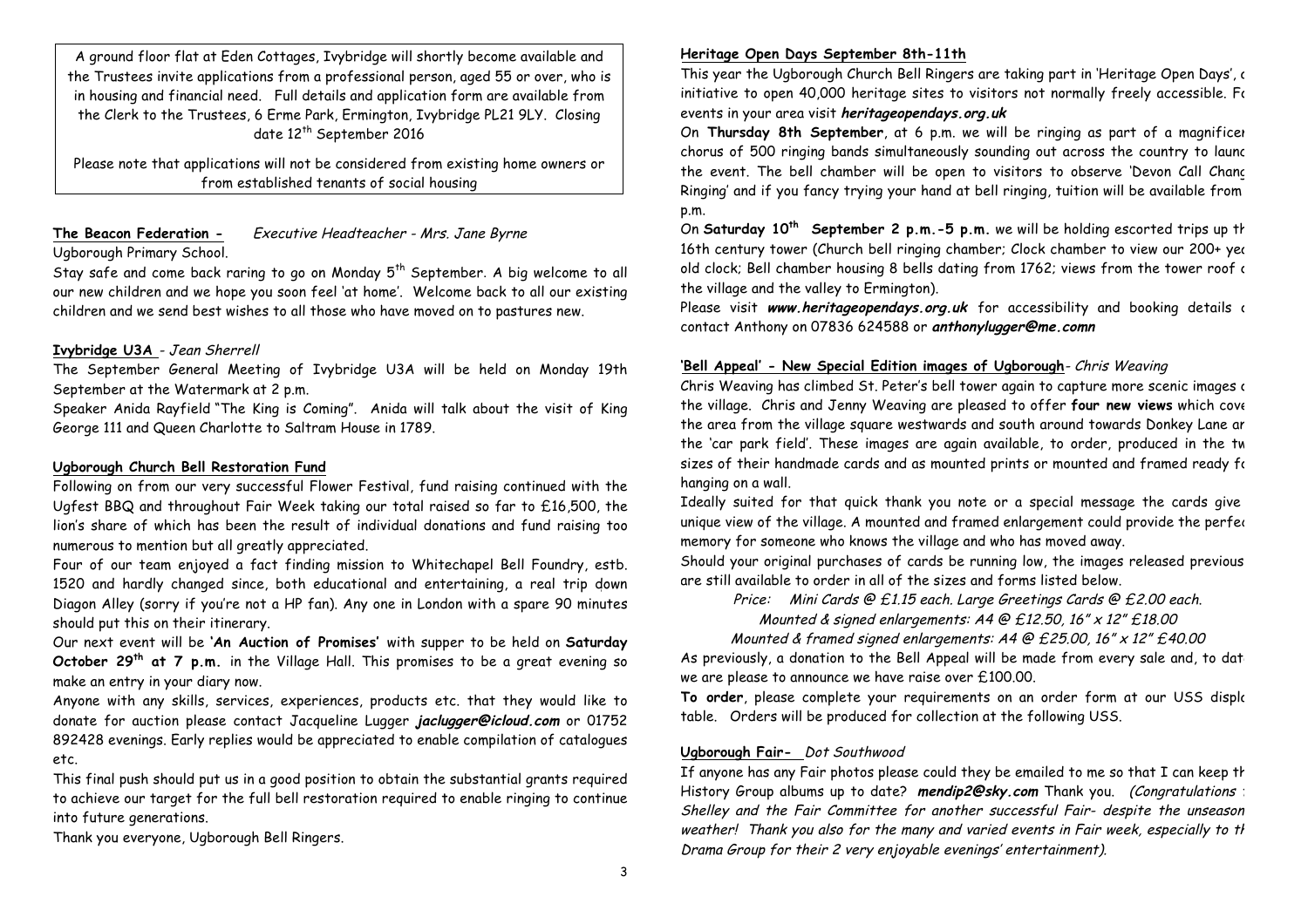#### **Devon Historic Churches Trust- Annual Ride and Stride event.**



Devon Historic Churches by getting their bikes out and riding off into the distance coming back to Ugborough hours later wheezing, sweating and heart just about still kicking on all four cylinders.

Once a year each September, Taff Jones and friends have raised money for

This year there is something different happening!

# **Saturday 10th September 2016**

# **Ermington and Ugborough Church to Church walk and picnic**

A walk, ride or drive starting at Ugborough or Ermington Church and meeting in the middle on the Ridge Road for a Picnic. Everybody of ages and ability welcome

The walkers and riders to meet from 10.45 a.m. at either Church and set out at 11 a.m. We will all meet up in a grassy field for a picnic at the half way point on the ridge road at around 12.30 p.m. **Bring your own picnic**.

Wonderful views, easy access for both foot, bike and car. The field on the ridge road courtesy of Mr. Clifford Rogers, will be well marked. After the picnic some will choose to walk on to the 'other' church and some will wish to go home.

Suggested donation of up to £10 per person

50% for the church and 50% for the DHCT

If you want further details please contact Helen Hart- e-mail **hmhart@sky.com**

# **Ugborough Sustainable Saturdays**

It was 4 years ago at Ugborough fair that USS launched into the village informing people about an exciting new idea to encourage people to meet once a fortnight for a chat, coffee and to purchase local produce.

I hope you agree that all objectives have been met!

At this year's fair although we spent the day in the clouds getting damp and cold, we had a great turn out from the producers and our pitch made a good impact on the village square.

Our treasurer presented a cheque to Ian McClure for £160 raised on the bring and buy table for the Chernobyl Children's lifeline and I would like to take this opportunity to thank Kate Brampton for organising this valuable fund raiser for local causes. Every three months we ask for nominations and the next fundraiser will be for the senior citizen's Christmas meal.

During September we will be having our AGM and we welcome nominations for all committee positions. At present this consists of the Chair, Treasurer, Secretary, Volunteer co-ordinator and Digital Media Officer. If you are interested in any of the posts please come and have a chat to any members or e mail **ugboroughss@gmail.com** September dates are Saturdays  $3^{rd}$  and  $17^{th}$  (and  $1^{st}$  October) 10 a.m. - 12 noon at Ugborough village hall. Looking forward to seeing you there.

# **Beryl's Bookworms** - Sue Johns

Two Book Reviews for your delectation:

'Us' by David Nicholls This novel basically deals with the breakdown of a marriage of two very different characters, and the Grand Tour



undertaken to try and save the relationship. Most of us very much enjoyed the boc with several scoring 4s and even a 4.5 out of 5. The consensus was that it was sympathetic account of an essentially unlikely marriage with well-drawn characters ar good imagery of the European cities covered. Most found it believable and realistic an an entertaining, even emotional read.

Others however found it contrived - i.e. written for the mass market with a screen plo in sight. A 'la de dah' book full of stereotypical characters that just didn't ring true and the 'plot' totally predictable ...

So a perfect scenario for an excellent lively discussion!! Scores varied from 4.5 to 2.5 but averaged out at 3.75.

The book we read for August was "Love, Nina" by Nina Stibbe. It tells the true story of the author via her letters home to her sister, while working as a nanny for prominent figure in London. The household is peopled by various well-known character one of whom is Alan Bennett, who afterwards complained that he was misrepresented! Parts of the book are indeed quite amusing, but we felt it lacked cohesion, and relied c the famous faces to promote it. There were many very encouraging reviews, but we c considered that it did not live up to them in any way. It covered a period of five year but that was not really apparent in the narrative.

The sort of book that would suit a "loobrary" to be picked up and put down, rather the a solid, page-turning read. Our score was averaged at about 1.5, one of our lowest - we wouldn't recommend this book.

# **New book club**- Lesley Goldsmith and Wendy Moorhouse

We are wondering if there would be any interest in starting another book club in the village. Something fairly informal; perhaps discussing a book over a glass of wir maybe.... nothing too intellectually challenging!

If anyone is interested in finding out more, please join us in the Anchor on Tuesday 27 September at 7.30 pm, or email us on: **lesley.goldsmith@yahoo.co.**uk a **wendy.moorhouse@gmail.com** .

# **REPAIR IT comes to Ivybridge!- emma.croft@devon.gov.uk**

In a fix with your broken electrical items and gadgets? Time to get them fixed for free at a special event to be held at Ivybridge Methodist Church Hall, Fore Stree PL21 9AB on Saturday September 10<sup>th</sup> .between 10 a.m. and 12.30 p.m.

Recycle Devon is putting on a series of REPAIR IT events across the county for householders to bring along their broken electrical appliances, including computers, 1 be fixed by local menders at no cost.

Please get in touch with Emma Croft on 07966 566435 or via email as above.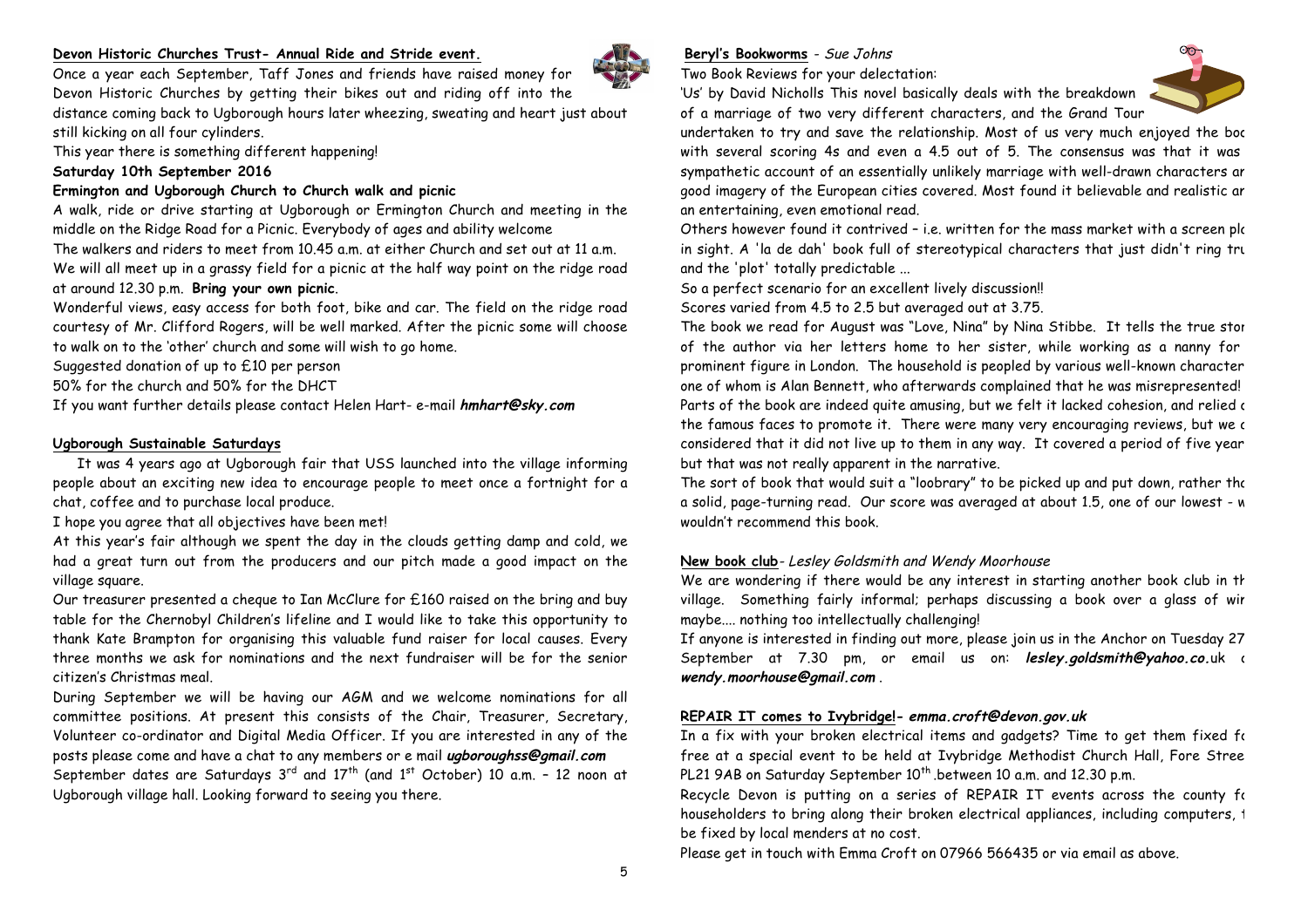

**Your Stars Tonight**. "Sensational news", bubbles the steamed dietor "the Ugborough thespians will be returning yet again to raise the bar of village cultural life with a production of Snow White and the seven dwarfs – that should bring cheer to the gloom of winter nights next February.

And of course I have been invited to join them again in a starring role." I thoughtfully riffle (or was it riddle) my muesli and unctuously respond with "So which one of the septet will you be?" and then chortle at my rapier wit. The steamed dietor gives me her cobra look "I believe members of the cast requested that you should take part this time – they suggested you might be good as scenery – perhaps a stalactite". But then we both fall silent realising that recent experiences suggest you need to be very careful about what you wish for.

Readers may remember that back in January I grumbled about the Devon hedge and associated trees on the boundary of our garden that were obscuring my view of the Pole Star and the circumpolar constellations such as Cassiopeia and the Plough. All has changed. First, the sycamore tree in the Vicarage garden was given a severe pollarding – which is a brutal sounding word for a brutal operation. However it seems that sycamore trees love a bit of rough treatment and already it is covered with new green growth.

But alas! Now my Devon hedge and associated tree have been smitten by a heartbreaker. Yes, I admit every winter for the last 25 years, as I have clung to a ladder while hacking back the previous year's growth and then spent countless freezing hours trying to fit a mountain of resultant debris into the brown wheelie I have been guilty of the occasional muttered curse on its exuberant growth. But every year I forgave it as it provided such a dense micro eco-haven for wildlife in the summer months.

About five years ago the hedge and tree were identified as elm and since then an inevitable sentence of death loomed over them. Dutch Elm Disease was first described by a scientist in Holland over 90 years ago - it seems a bit unfair that such a nice bunch of people as the Dutch should be tarnished for eternity for being the first to identify this curse of European (and American) elms. The equally innocent elm bark beetle is the unwitting carrier of a Far Easter virus which infects and kills the elms – and for which there is still no treatment.

A withered branch was the first symptom back in April and now the tree is completely dead - and the hedge is looking sickly. So there will be a bitter taste in the mouth as I look at the night sky. Yes - I can see the North Pole star now – but I would much prefer to have a living, breathing elm tree and Devon hedge.

## **Chernobyl Children's Lifeline**- Ian McClure

Ugborough has been particularly generous in its support of our charity lately. The magnificent sum of £162 (plus £22 in donations) was raised at the Fair, and Ugborough Sustainable Saturday very kindly allowed us to receive the proceeds of their bric- $\alpha$ brac stall during April, May and June; this raised a further £160, for which we are extremely grateful.

Chernobyl Children's Lifeline is a national charity set up shortly after the catastroph explosion and fire at the Chernobyl nuclear power plant in 1986. We bring children over to the UK from the areas of Belarus and Ukraine that are still, thirty years o affected by contaminated soil, food and water. In the South Hams they spend a month with host families and return strengthened and refreshed; after four weeks of fres air, healthy food and a lot of love the transformation in the children is wonderful 1 behold.

During their stay the children are taken on outings, local organisations being extreme generous (thank you Peggy for giving them such a magical time at Riding for the Disabled).

It costs about £7,000 to bring a group of ten children and a leader over to the South Hams, as we have to pay for all travel costs (including air fares) and visas. A visa cost £86, so the money raised by Ugborough has paid for 4 visas. Thank you!

We are always looking for people to help us look after the children, whether as host families, relief drivers or sponsors.

A group of 8 children from Belarus has just spent four weeks with us, but if you are interested in being involved next year (or during the year as fund-raisers) pleas contact Ian McClure on 01548-830578 or chairman Sue Wyeth on 01548-561783.

#### **Sports Report -** Janner Motson

Janner Motson has been off on holiday this month so we asked our cub 'arts reporter', Janner Jane, to do a piece and she chose to watch her first cricket match when th Uggies took on the might of Ermington recently.

"When I arrived at the ground, I was surprised to see sheep grazing the field, but knew I must be in the right place as some men put some sticks in the ground and stoc around prodding a strip of cut grass looking terribly professional. I was confused when both sides walked out in white and did not know how they could tell the teams apar but a kindly old gent, Jermy Hobott, told me he was the wicked keeper and filled some of the gaps in my knowledge.

Apparently, one side goes in until they are out and each batsman who is in tries not  $1$ be out. Each batsman that goes out stays out until they come in and then the next woman goes out where the opposition also try to get her out. If they succeed she comes in, but sometimes men are still in and not out. If the batsman hits the ball  $\mathsf k$ tries to run until he gets in and he gets lots of runs if the ball is hit out of the park. When everyone has been in they go out so that another lot comes in until they get out.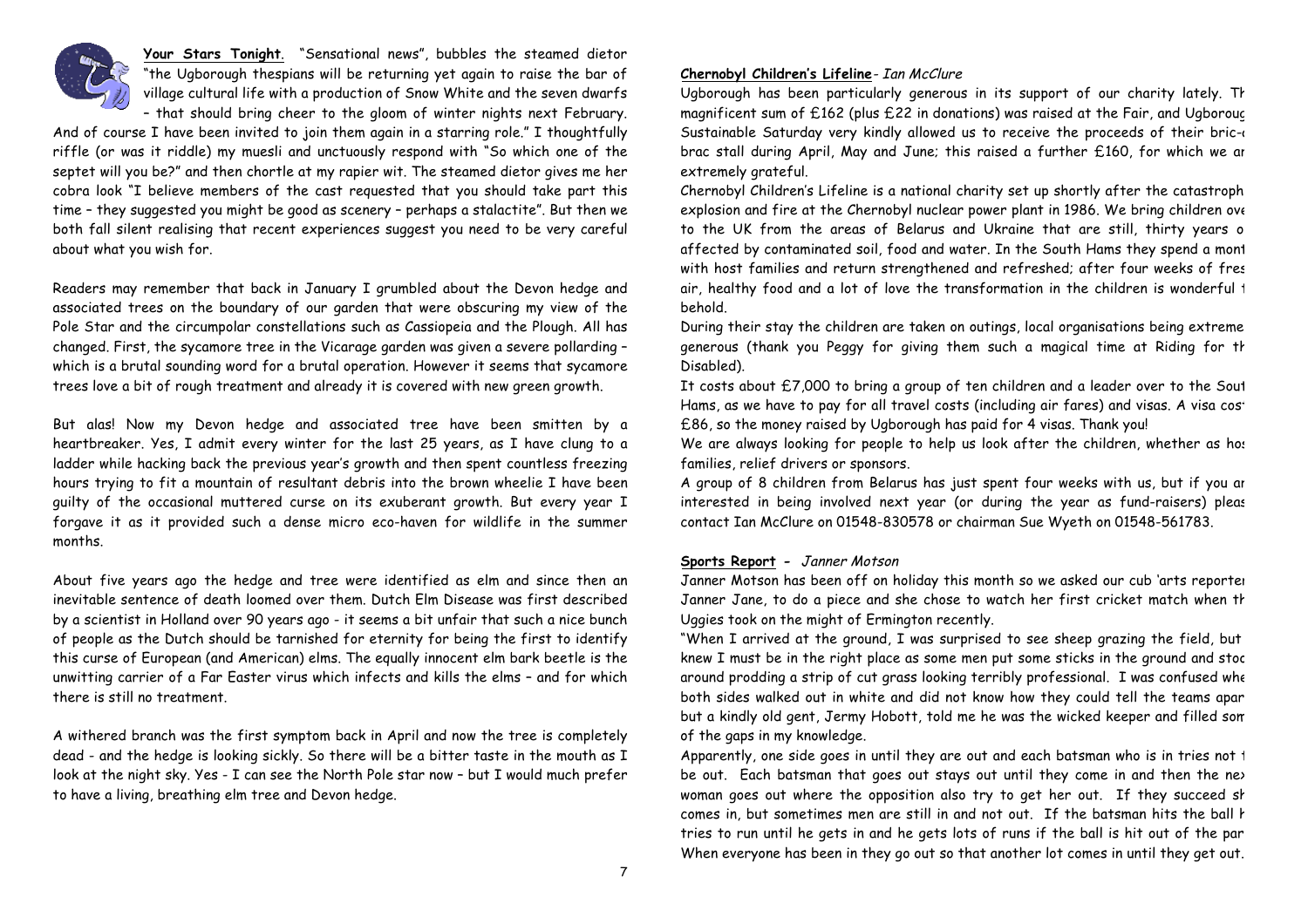I spent the first 20 minutes looking at the crowd as nothing seemed to happen on the pitch – I think the Uggies had the bat. Suddenly a shout went up with Ermington enquiring about how was the health of an Uggie batsman. A chap behind the sticks at one end was leaping in the air whilst another one in white at the other end stuck his finger up at him.

One bloke looked pleased as he had apparently had a maiden, which I did not think was something to crow about, but later it transpired that he had also managed to get his leg before wicked something so I guess he had his reasons. One chap called Sly Rule had a duck and another called Don Clayton had a short leg. Furthermore there was Peter, a silly mid-on, but on what I did not find out. A chap called John Keenonit did a trick with his hat, but then it was over I was told….yet it wasn't because they started again at the other end. I was becoming a bit stumped by now, but the captain, Jersey Cloff, told me that I couldn't be if I was behind a crease, which was handy as I had not ironed my skirt.

Suddenly after what seemed like days they all walked off the field and went to the pub chattering about catches, yorkie bars (I think), good ins and how someone held his average (but I never found out what was average). The result? No-one seemed to care.

#### **JUST JANNER**- Janner Rayner

You may have seen some of her advice in the 70's night programme, but now the Newsletter brings you everyone's favourite agony aunt, Janner Rayner, to gives you just the advice you need.

**Vici from Fore Street asks whether she should kiss her boyfriend.** Well Vici, only you will know the answer, but I suggest you don't let your husband catch you.

**Sue from Dunwell asks whether she should buy Fairy or another leading brand.** Personally, I like that Fairy produces lots of bubbles and soft hands, but it is also good for your Elf.

**Phil from Ugborough says his wife is Welsh and he is English and that they fight every time there is a big sports event between the 2 countries.** I gave Phil a call to help sort it out and asked Phil if he had lived in Ugborough all his life, but he told me "Not yet me 'ansome".

**Pete from the Square asked if he can become pregnant from sitting on the Ugborough public toilet seats.** Pete, you have nothing to worry about as you are a boy. **Finally, Steve from Spriddlescombe told me that he married Miss Right, but now he has found out her first name is Always**. Steve I think that you should have a proper discussion when there are disagreements, consider all the options, think things through…and then agree with your wife like the rest of us.

#### **Ugborough Parish Council**

Clerk: Sarah Woodman Tel: 01364 661127 Email: **ugboroughpc@yahoo.co.uk** Website: **ugboroughparishcouncil.org**

The Newsletter may take a holiday in August, but the Parish Council has continued to work right through the summer - and a good thing too, as a number of quite significant decisions have had to be made which could not wait until autumn.

**The Draft Neighbourhood Plan** has been amended following consultation with a number of statutory bodies, and has received the Parish Council's formal approval. It has no been resubmitted to SHDC for further consultations.

The Plymouth & South West Devon Joint Local Plan consultation ran until Augus The Parish Council expressed its concern at the proposed extensions to the east ar south of Ivybridge, including the: continued urban encroachment of Ivybridge toward Bittaford; inadequate contribution towards infrastructure improvements; ar disappointment at the mix of land uses, as the original proposed 350 dwellings to the east had been increased to 600, with reduced industrial development.

**The Community Governance Review** consultation runs to the 9 September and relates to the proposed boundary change between Ugborough Parish and Ivybridge. The Paris Council decided to reject the proposals, as it would not wish Ivybridge to extend in  $\epsilon$ easterly direction, particularly as development has not been in accordance with th Local Plan. You still have time to respond, and the link for the consultation **http://www.southhams.gov.uk/article/11707/Ivybridge-and-Ugborough-Community-Governance-Review**

The travellers at Hillhead continues to be a 'thorn in the side', particularly to those running businesses nearby, or regularly using the lane, or accessing the recyclir facilities or trying to park to attend football matches. This problem has been runnir for 4 years now, and no progress has been made whatsoever, as Devon County Council and South Hams District Council debate whether one should take eviction proceeding or the other should take enforcement action. The Parish Council is trying to throw it weight around, but one of the major obstacles is the lack of a suitable alternative site.

The possibility of opening the Ugborough and Bittaford public toilets over th winter was reviewed and finally rejected. No volunteers had come forward to clean the toilets, and the net cost of employing contractors would be £90pw for each set of toilets. Together with the management charge from SHDC, the estimated cost to th Parish Council of keeping the toilets open for the four winter months was £3500. C that basis, I wonder how much each visit to the toilet would cost?

**A number of announcements** may be of interest to you:

'Making a benefit claim just got a whole lot easier... a fantastic new service whic will enable residents to make a benefit claim online at their own convenience'. The link is **http://www.southhams.gov.uk/article/11682/Benefits**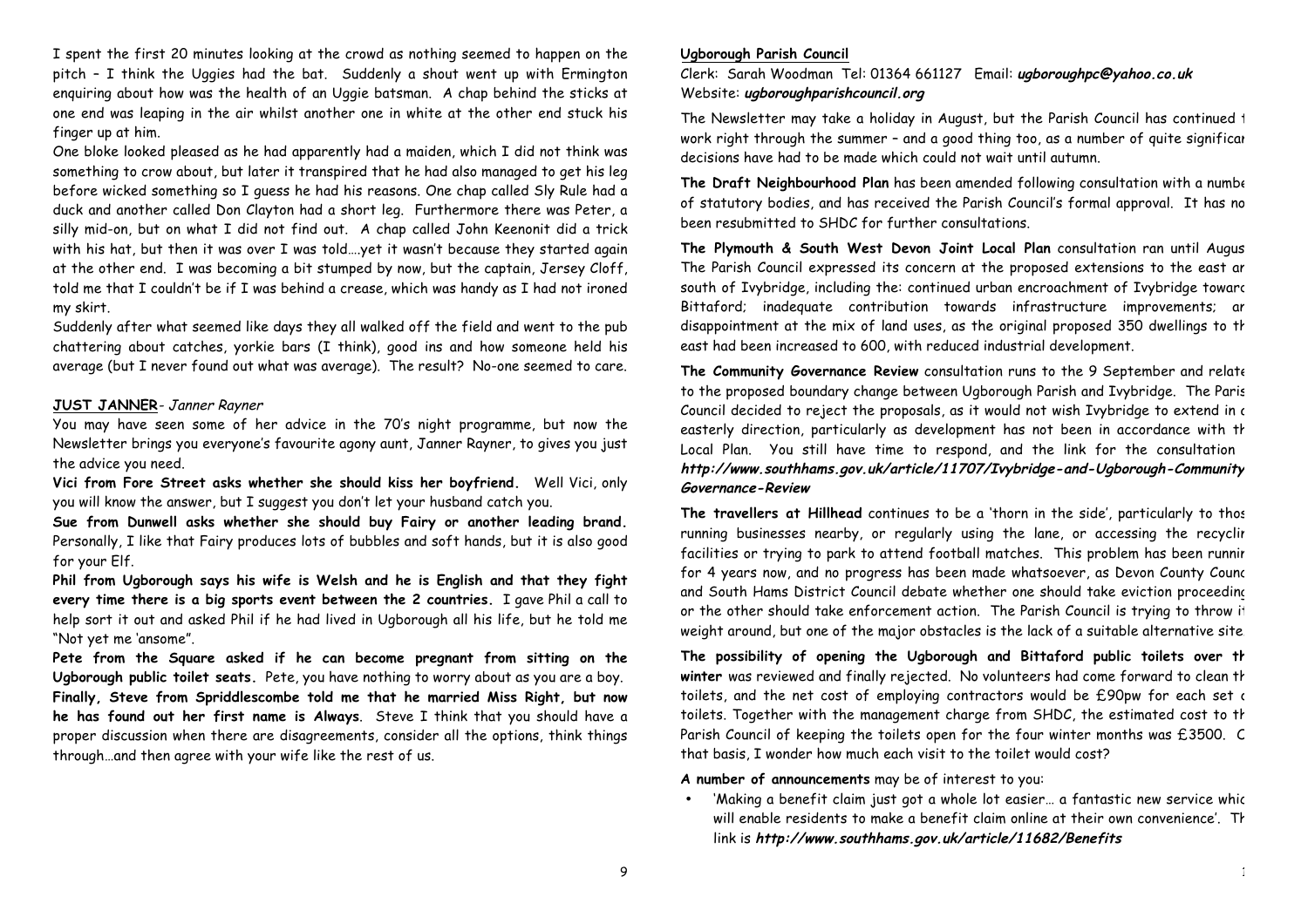- 'Changes to Council Tax Reduction Have your say' which, needless to say, aims to reduce the benefits available under the scheme. More details are available at **http://www.southhams.gov.uk/ctrconsultation** and the consultation runs to the 4 September
- Swapping is the new Shopping! Recycle Devon is offering free event tool kits for those interested in exchanging your pre-loved belongings for someone else's and in helping others to do the same. Put on your own swishes (clothes swaps) or shwops ("Give & Take" events for exchanging household/garden items). Apart from reducing waste, it can be a fantastic opportunity to fundraise for a charity or cause if you choose to charge for entry or refreshments. More details available at **http://www.recycledevon.org/give-and-take-events**.
- CosyDevon Central Heating Fund has opened for applications, which can help with connecting your home to gas and installing central heating systems. To find out more call 0800 612 9301 or apply online at **http://www.cosydevon.com/cosyproducts/central-heating-fund/**.
- The modified Devon Minerals Plan, which will cover the period to 2033, is up for consultation to the 23 September. To view the proposed modifications and respond to the consultation, go to **new.devon.gov.uk/haveyoursay**

**Fly tipping** has reached new heights recently, as reported at the start of our August Meeting. There have been numerous incidents of fly tipping (mostly old bathrooms) in the middle of lanes. If you wish to provide confidential information about Fly Tipping or persons you suspect are disposing of waste illegally, please call the confidential 24 hour answer phone on 01803 861352 or email Street Scene on the SHDC website.

**Planning applications** No objections were raised to the: Replacement roof at 4 The Mews, Moorhaven; sand school at Crickety, Wrangaton Road, Wrangaton (provided it was for personal and not commercial use); reserved matters relating to the new dwelling at 7 Filham Cottages (provided that sample materials were provided for approval); green roof at Blackadon Farm, Moorhaven; agricultural building at Moortrees, South Brent; or to the side extension at 8 Beacon View, Bittaford (subject to a shared rights of way query).

The proposed conversion of garage to dwelling at Queshills, Ware Hill, Ugborough received support, subject to its use being ancillary to the existing dwelling and space for vehicles to turn on site. Finally, the proposed permanent bungalow to replace the temporary dwelling at Haydens Farm, Wrangaton raised a number of queries about the enterprise meeting its business plan criteria.

**The Parish Council Audit** has now been approved. The auditor's only comment was that approval of the two sections of the Annual Return should be separately minuted. As Clerk, I am sure I shouldn't have a 'rant', but I do think that is rather petty – especially as the current practice has been going on for many years, without any comment at all!

The next Parish Council Meeting will be held on Wednesday 7<sup>th</sup> September, starting a 7.30 p.m. Agenda and minutes are displayed on the noticeboards and website.

| Bittaford Methodist Chapel Jutta Berger 01752 698381                                             |  |  |
|--------------------------------------------------------------------------------------------------|--|--|
| Please come and join us - we look forward to welcoming you.                                      |  |  |
| $\frac{1}{2}$ Sunday 4 <sup>th</sup> September-10.30 a.m. Mr. Terry Milam                        |  |  |
| Sunday 11th September- 10.30 a.m. Mr. Mike Cade                                                  |  |  |
| $\frac{1}{2}$ Sunday 18 <sup>th</sup> September- 2.30 p.m. Rev'd David Youngs- Sacrament of Holy |  |  |
| $\frac{2}{3}$ Communion                                                                          |  |  |
| $\frac{1}{2}$ Sunday 25 <sup>th</sup> September- 10.30 a.m. Mrs. Sue Bolt                        |  |  |
| 3 Our Hall is available for hire. We have a small Tea Kitchen. All enquiries contact:            |  |  |
| $\frac{1}{2}$ Jutta Berger as above or e-Mail to: <b>juttaberger@tiscali.co.uk</b>               |  |  |
| Green Pastures Coffee Bar for families with small children.                                      |  |  |
| $\frac{1}{2}$ Open every Friday from 10 a.m. 'til 12 noon including School Holidays!             |  |  |
|                                                                                                  |  |  |
|                                                                                                  |  |  |

#### **St. Peter's Church, Ugborough**

# **CHANGE IN CHURCH SERVICE TIMES AND EXTRA MID WEEK SERVICE**

From the 1st Sunday in September (4th September), the pattern of services within the churches of The Rivers Mission Community, will be changing.

In Ugborough ALL services will now start at 9.30 a.m.

The weekly services will alternate between a service of Holy Communion and a Non-Communion service. Please do keep a look out for the new service pattern in th Newsletter. This pattern will allow every church to maintain a Sunday service and w allow for a regular service of Holy Communion.

Also there will be a new mid week Communion service at Ugborough at 12 noon on Thursdays (after the coffee morning).

# **Saying Goodbye Services 2016**

Exeter Cathedral, Exeter Saturday 3rd September 2016 1.30 p.m.

The loss of a baby during pregnancy, at birth or in infancy is a devastating experience for the parents and for the extended family.

The **Saying Goodbye** services are the first national set of remembrance services, for people who have suffered the loss of a baby, whether that be recently or decades ag They provide a time and place to acknowledge and remember your baby, whils collectively 'saying goodbye'.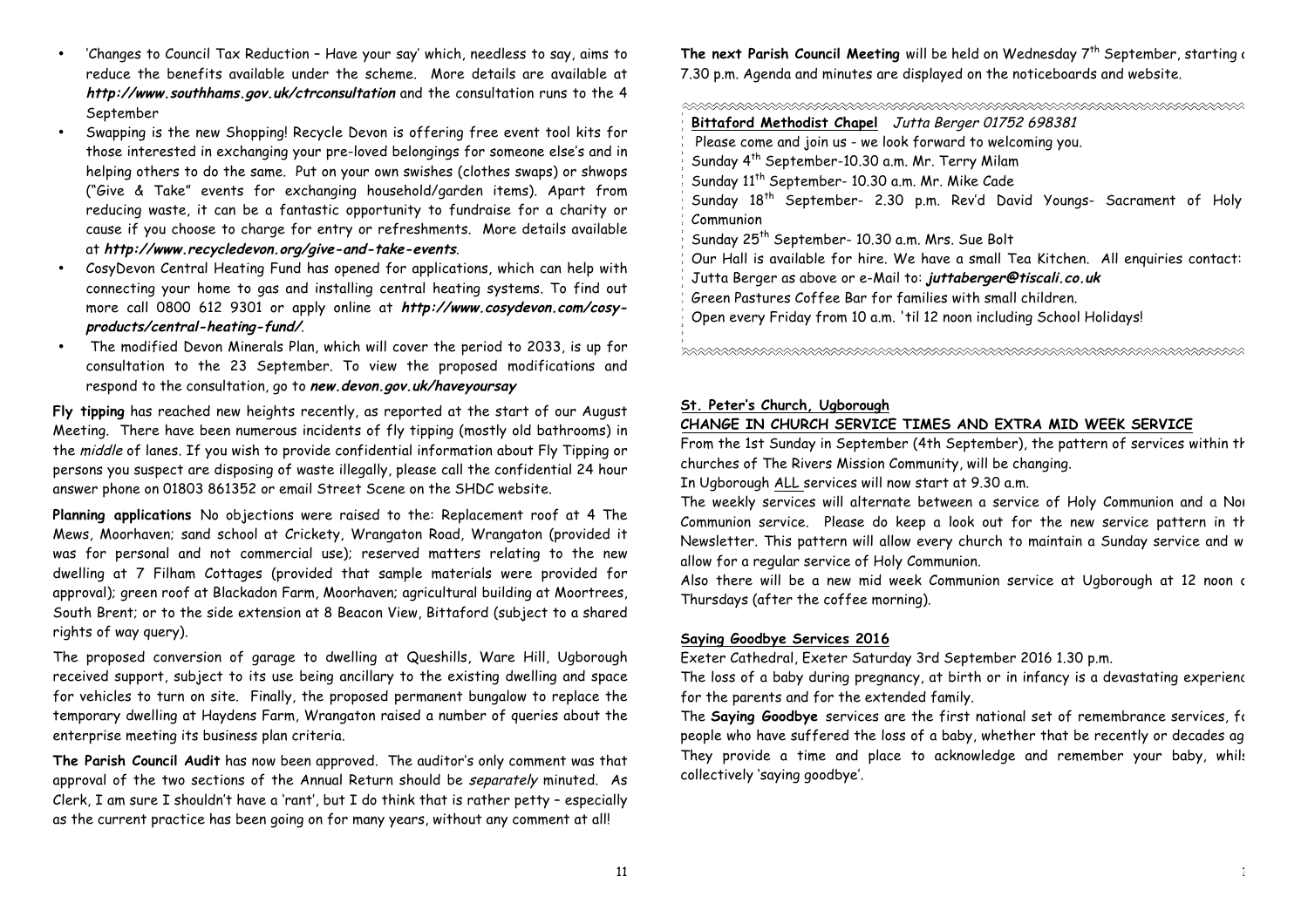## **A letter from our Priest in Charge- Rev'd David Sayle**

Dear Friends,

It is hard to believe that it is fast approaching twelve months, since Heather and I arrived here; time has passed so quickly. Getting to know you and the parishes has been a joy. Personally, I am loving the opportunity to work in such a variety of contexts throughout the Mission Community. We are grateful to you all for your help, support and encouragement. So may I take this opportunity to say a very big 'Thank You' to you all, for making our first twelve months here in the Mission Community a real enjoyable and exciting time.

If you happen to be one of those people who is not a sport enthusiast, this summer has probably been difficult for you and yes even a new football season has begun, but please do bear with those of us who enjoy watching and even participating in sport. As I have watched some of the Olympic disciplines one of the things I have noticed is the sheer determination of those who compete, to push the boundaries of what can't be done until those things become attainable. As we seek to become better followers of Jesus, more loving, more caring, we perhaps like many of those athletes, become more fulfilled as people.

Very often the focus of media attention is upon those who succeed (the top 1% of the 1% of elite athletes). The majority of the athletes will fail; but the captivating stories of the Olympics are the stories of those who have overcome failure and ultimately achieved success. For those of us who have embarked on a faith journey their example gives us great encouragement, for the life of discipleship is not easy and these stories show us the level of determination and commitment that is needed. And let's remember the ultimate image of striving and self-discipline, Jesus on the cross, when out of that situation comes the glorious hope of the resurrection and being one with God, is our ultimate fulfilment.

One final thought, as I watch the Olympic coverage amongst all the competition, there is the impression that between the athletes there is a real sense of support, mutual encouragement and camaraderie which spurs the athletes on to achieve greater things. The church is certainly not about competing with one another but it is a group of people who support, mutual encourage and with a great sense of camaraderie inspires one another in our journeys of faith, and that sustains and refreshes us as we follow in the footsteps of our Lord and Saviour, Jesus Christ.

May you be blessed in your own journey of faith and may we continue to encourage one another as we travel the road together.

Therefore, since we are surrounded by so great <sup>a</sup> cloud of witnesses, let us also lay aside every weight and the sin that clings so closely, and let us run with perseverance the race that is set before us,  $^{2}$ looking to Jesus the pioneer and perfecter of our faith, who for the sake of the joy that was set before him endured the cross, disregarding its shame, and has taken his seat at the right hand of the throne of God. (Hebrews 12: 1-2)



# **Messy Church comes to Ugborough**

Our New Three Rivers Mission Community Messy Church begins this month both in Diptford and Ugborough.

So what is Messy Church? When will it meet? Who can attend?

It is  $-$ 

a church for adults and children to enjoy together.

It's all-age and open to all families in our community

It's fun

 Its aim is to introduce Jesus, to give an opportunity to encounter him and to grow closer to him.

 It includes creative time to explore the biblical theme through getting messy, a celebration time which includes songs, bible story, prayer, games etc. and a meal together

Its values are those of hospitality, creativity and celebration

 It models and promotes good ways of growing as a family, an extended family and church family

Three Rivers Mission Community Messy Church in Ugborough will meet on the fourth Sunday of the month from 4:30 – 6 p.m. in the church.

The organisation at the heart of Messy Church is the Bible Reading Fellowship, a charity which produces a variety of resources and connects Messy Churches through it website .

Everyone in our church family has a part to play in Messy Church ….. in prayer support, welcoming people as they arrive, craft activities, sound and vision, helping with the preparation of the party meal, musical ability, setting up and clearing up to name but a few!

September' date is Sunday 25th and October's date will be Sunday 23<sup>rd</sup> October and see future Newsletters for next dates.

For more information please contact Revd David 01548 821199

Rowena and Dennis Crawley would like to thank all those kind people who supported their Garden Party in aid of the 140th anniversary of the Mothers' Union. Your generosity raised £338 in aid of the work the charity does to support and uphold family life.

David